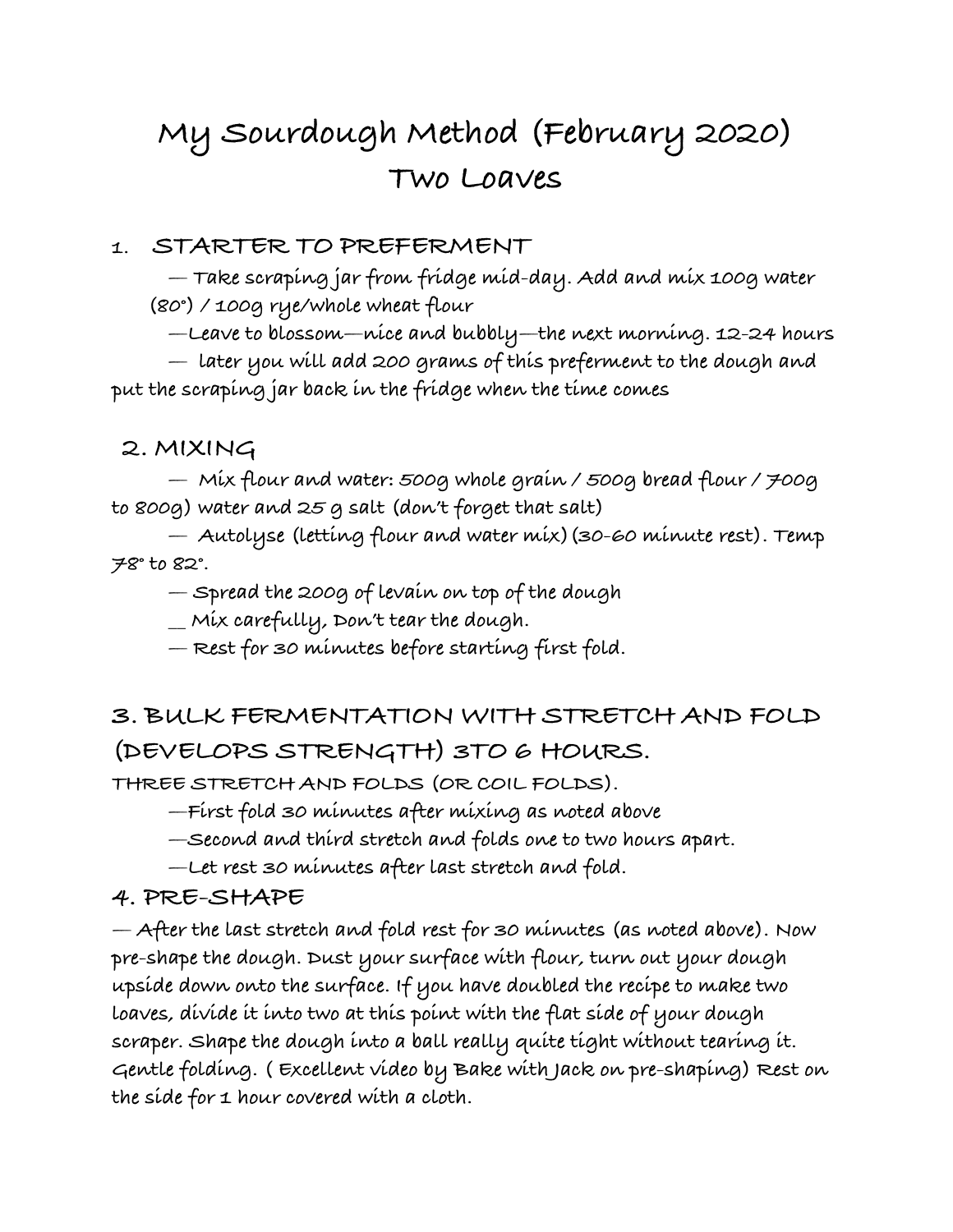### **5. FINAL SHAPING**

**— For batard: Pick up the near edge paddle hands, stretching out very slightly and folding over the dough up 2/3rds. Now stretch the top and fold down 2/3rds, like a three fold letter going into an envelope. Turn 90 degrees and roll from the top edge towards you into a sausage and pinch the seam to stick in place. When you are done, spray water in the banneton and dust it well with rice flour, You can dust the dough as well. Place the dough in the basket upside down** 

**—For boule: Lift all the edges into the center, turn over and shape tight ball with surface tension.** 

### **6. FINAL REST: COLD FERMENTATION**

**—At this stage, rest the dough in the fridge uncovered to proof overnight slowly. Poke test when removing from fridge—slow rebound** 

### **7. BAKING**

- **Take bread out of the fridge.**
- **Preheat oven 500F with cloche inside. Lower 475F**
- **Plop dough on parchment paper on board and score.**
- **Slide onto hot base of cooker and cover for 30 minutes**
- **Uncover, remove paper, lower temp to 450 and bake for 20 minutes.**
- **Internal temp of finished bread is 195 to 205 degrees.**

## **8. LET SIT FOR AT LEAST ONE HOUR BEFORE CUTTING AND EATING (JOSH THIS MEANS YOU)**